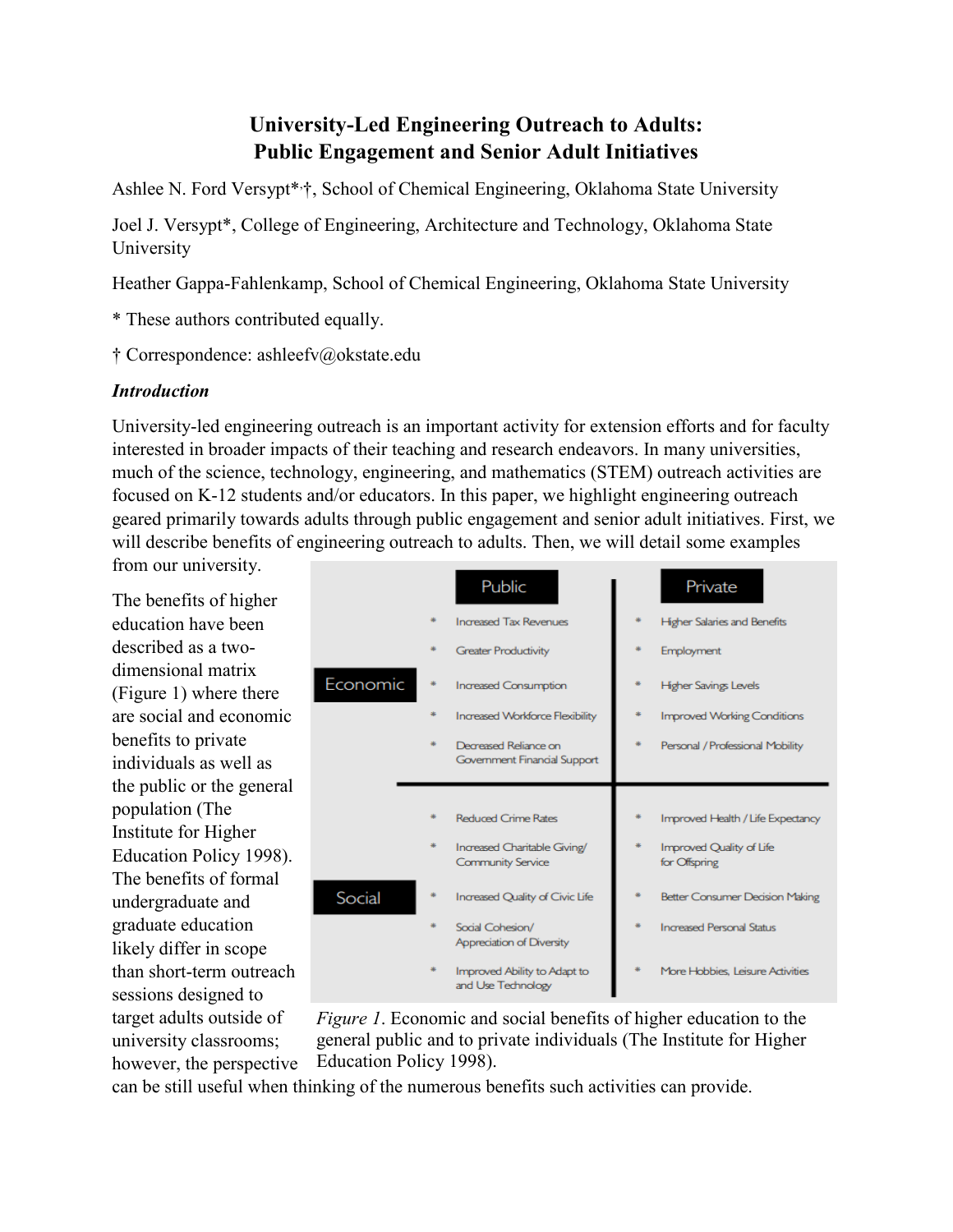Here are just some of the benefits of engineering outreach for adults:

- 1. Educational outreach programs for adults, particularly senior adults, may have social, medical, and economic benefits for individuals (Bibel 2018).
- 2. A scientifically literate individual may make better-informed decisions regarding personal health, environmental stewardship, voting, and other areas that benefit society as a whole.
- 3. Engineering engagement with adults, especially with those who already have a relationship with the institution that leads the outreach efforts, can be a good supplement to the development work of the institution's alumni association and fundraising team.
- 4. Engineering outreach to adults can enable participants to be more productive in their current employment or caretaking positions or aid in scientific discovery as citizen scientists.
- 5. Educating adults of all ages may have a trickledown effect on STEM aspirations and career knowledge for the participants' children, grandchildren, and other friends and relatives.

### *Examples*

In the remainder of this paper, we will briefly detail a wide array of specific examples of engineering outreach targeted to adults including events focused on legislators, activities presented to residents of retirement centers, a summer camp for elementary and middle school children and their grandparents, public presentation events such as Science Café and Research on Tap, open online courses and lifelong learning institutes, open houses, and extension.

### *Events focused on legislators*

Most state and federal legislators have backgrounds in non-STEM fields (Congressional Research Service 2019). However, legislators are called upon to write and/or vote on legislation that deals with STEM policies, funding, and regulation, and those with some STEM training may make more evidence-based decisions (Westerman 2018). Our state has a number of opportunities for state governmental officials to interact with university students and researchers. During the Research Day at the Capital event, select undergraduate researchers from public higher education institutions from across the state presents their research projects in the rotunda of the state capital building to legislators, faculty, students, research administrators, and other guests. The event is open to the public. Additionally, state and federal legislators are periodically invited to tour university facilities including new or renovated engineering research and teaching spaces or to view student posters or design project demonstrations.

#### *Activities presented to residents of retirement centers*

A local retirement center has a program called N2O (Never Too Old) Innovators for senior adults to engage in design, entrepreneurship, and invention (Roach 2019). The group has toured our engineering hands-on undergraduate teaching laboratory and has interacted with interdisciplinary senior design teams and engineering and technology faculty. We are working with the program to partner with them on a senior design project to design, fabricate, commission, and test prototype kitchen cabinet systems to enable safer, more efficient access by individuals with mobility challenges that prevent them from effectively using standard systems.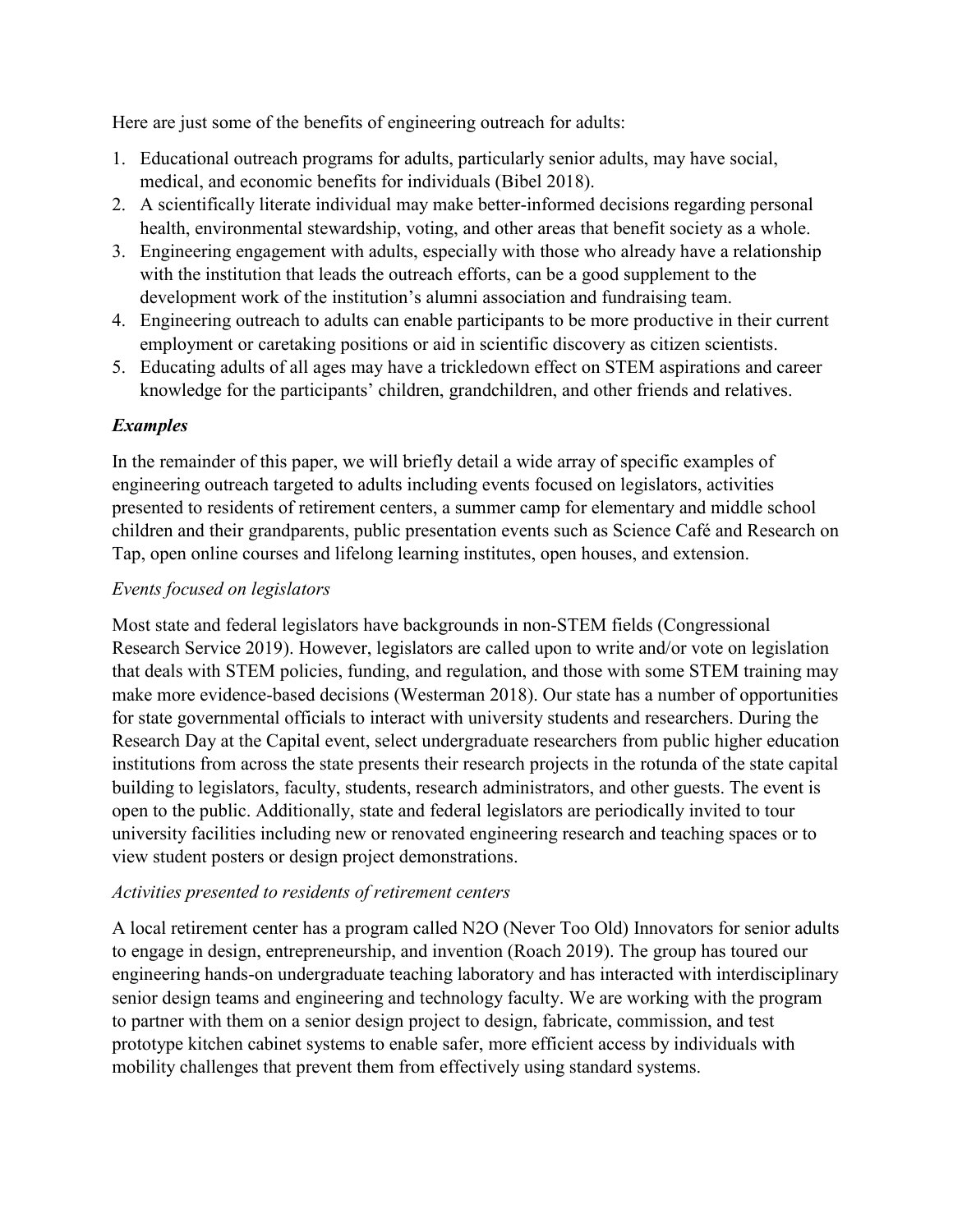Another community center in one of the author's hometowns has a weekly lunch for senior citizens. An outreach event was held during one of their lunches to demonstrate the science behind a variety of kitchen chemistry applications. The rural community is not located near a university, and there are not many STEM career opportunities for the local residents outside of the medical field. The event was designed to entertain, engage, and educate attendees on chemistry and engineering topics that they could share with their families and friends later when they encountered some of the same processes again in their own kitchens.

#### *Summer camp for elementary and middle school children and their grandparents*

The university alumni association hosts Grandparent University as an annual 3-day residential summer camp offered as two sessions each summer. Grandparent University is for legacies (children who have a parent or grandparent who is an active member of the alumni association) ages 7 to 13 and their grandparents or adult chaperone of their grandparents' generation. The camp is intended to be a fun-filled experience that actively engages kids in academics on campus while creating memories for grandparents and their grandchildren. The children and grandparent groups enroll in one of the "majors" offered and complete 6 hours of activities in that major during the camp. The classroom activities are led by university faculty, staff, and students. In 2019 the engineering offerings include architectural engineering, biomedical engineering, feel the energy (led by chemical and petroleum engineering faculty), and light-activated motorized boats (led by electrical engineering faculty). One of the authors has participated in this event three times.

#### *Public presentation events*

Science Cafés take place across the country and provide an opportunity for scientists and the public to meet in a casual setting for discussion (Science Café 2019). Our university's Science Café is a series of regularly occurring events that highlights interesting, relevant, and current scientific research (Science Café OSU 2019). Events provide opportunities for attendees to participate in lively and engaging conversations about science. Each Science Café features refreshments, a brief presentation by a scientist, and a period for questions and answers. The events are free and open to the public. No science background is assumed or required. Science Café is hosted by the university library and student organizations or community groups related to the topic of the event are invited to co-sponsor for advertising. Several engineering faculty including one of the authors have participated with talks on a variety of research topics. Faculty have collaborated on related topics to demonstrate the interdisciplinary nature of research. Additionally, some of the events are held off campus and targeted to families. One such event involved university researchers discussing their work on butterflies and a performance by school children of a related song that a local a children's songwriter and artist wrote. The event blended science and performing arts to bring in more interest from the community.

The Vice President for Research has partnered with a local microbrewery to host a monthly event called Research on Tap where the public can meet and interact with experts from a wide range of research fields while enjoying local brews (OSU Office of the Vice President for Research 2019). These events are also recorded, and the videos are archived on the university's social media platform. The events tie in community groups to the research topics. A recent talk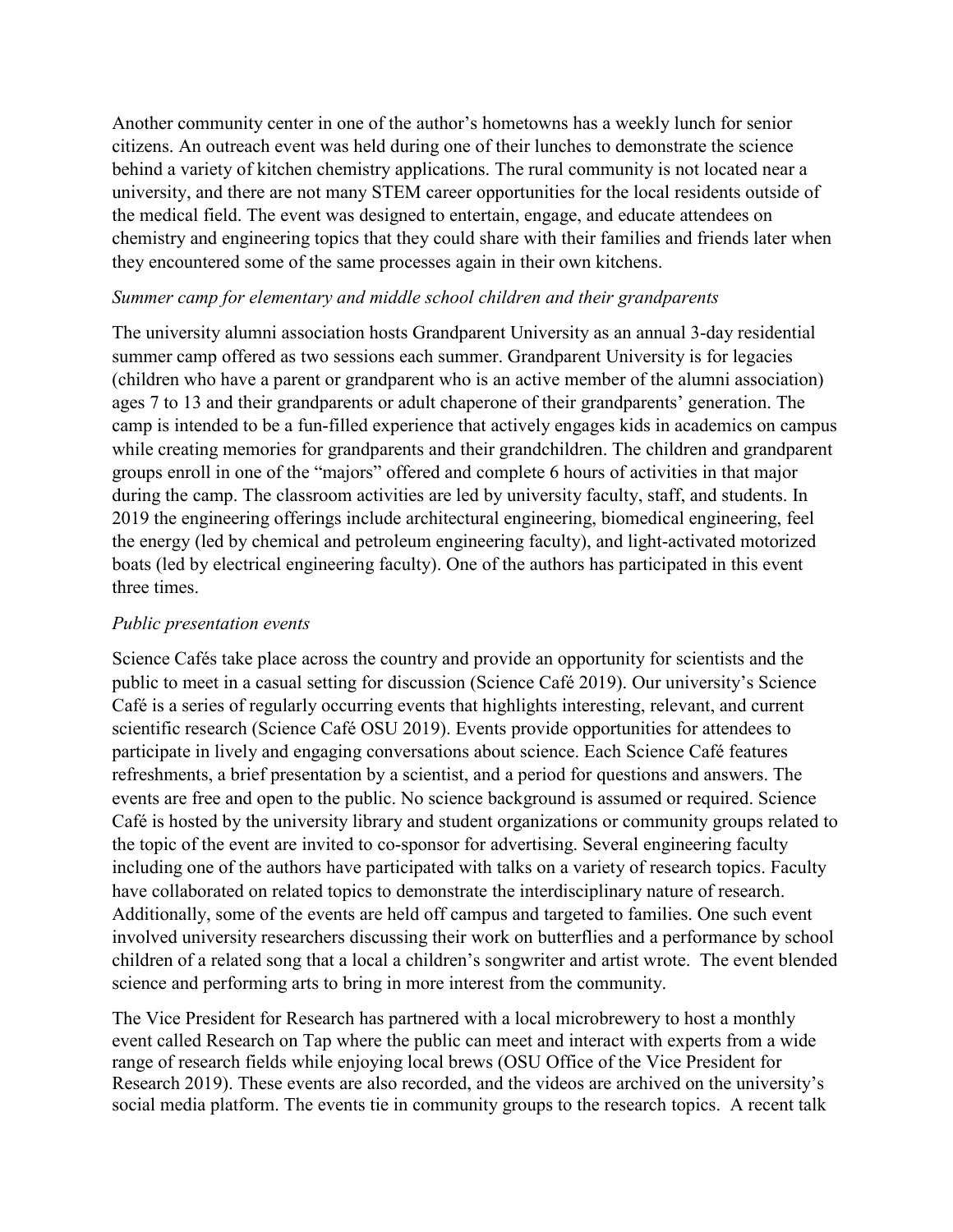related to social development of infants, children, and adolescents, and many community groups including social and human services and the local police department were in attendance to learn and discuss. Also unique about this experience is the fact that by going out into the local community to a venue not tied directly to the university and research, people are part of the experience that may never do so intentionally if it were only offered on campus. A number of other universities host similar events (Dartmouth University 2019, Oregon State University 2019).

A variety of other scientific lectures and professional development seminars on campus are open to the public. Several named lectureships across scientific and engineering disciplines and the university's Research Week events are marketed to the public to engage the community. Our engineering college hosts the Dean's Building Leadership Initiative as a monthly professional development series that is primarily focused to university staff with a wide range of roles but is open to the wider community. Several engineering faculty members and administrators have presented at the Dean's Building Leadership Initiative along with athletic coaches, community leaders, and other guest speakers.

#### *Open online courses and lifelong learning institutes*

Massively open online courses are a common trend across higher education worldwide. At our university, a local microbrewery partnered with the microbiology department to develop an online course titled Brewing Microbiology. Students can take the course for credit, but the course content is distributed to the public (Petrotta 2016). The university also has an open online agriculture economics course called Farm to Fork: A Panoramic View of Agriculture (Mourer 2014). While neither of these courses was developed by engineering faculty, they relate to some of our programs in chemical engineering and biosystems and agricultural engineering.

The Osher Lifelong Learning Institutes (OLLI) are a series of programs across 123 college campuses that focus on providing non-credit courses and activities to adults that are age 50 or older (The Bernard Osher Foundation 2019). Our university has an active OLLI that runs courses in in the community where the university is located and in other cities areas around the state. Between 2005 and 2015, the program had more than 14,000 enrollees in over 600 classes across the state. While engineering is not offering any OLLI sessions this year, it would be an excellent venue for outreach to senior adults in any communities have OLLI programs. Innovative experiences beyond traditional classroom activities are also possible through this program. For example, at the University of Illinois, they have a program in which OLLI participants are paired with faculty researchers to work on lab tasks that support ongoing research (Glaze 2012).

#### *Open houses*

We host an engineering senior design expo each semester, which is open to the public. Large scale events like this and engineering open houses hosted by many universities allow members of the public to see the different types of research projects undertaken at the university in person and in a more accessible fashion than a scientific talk or journal article.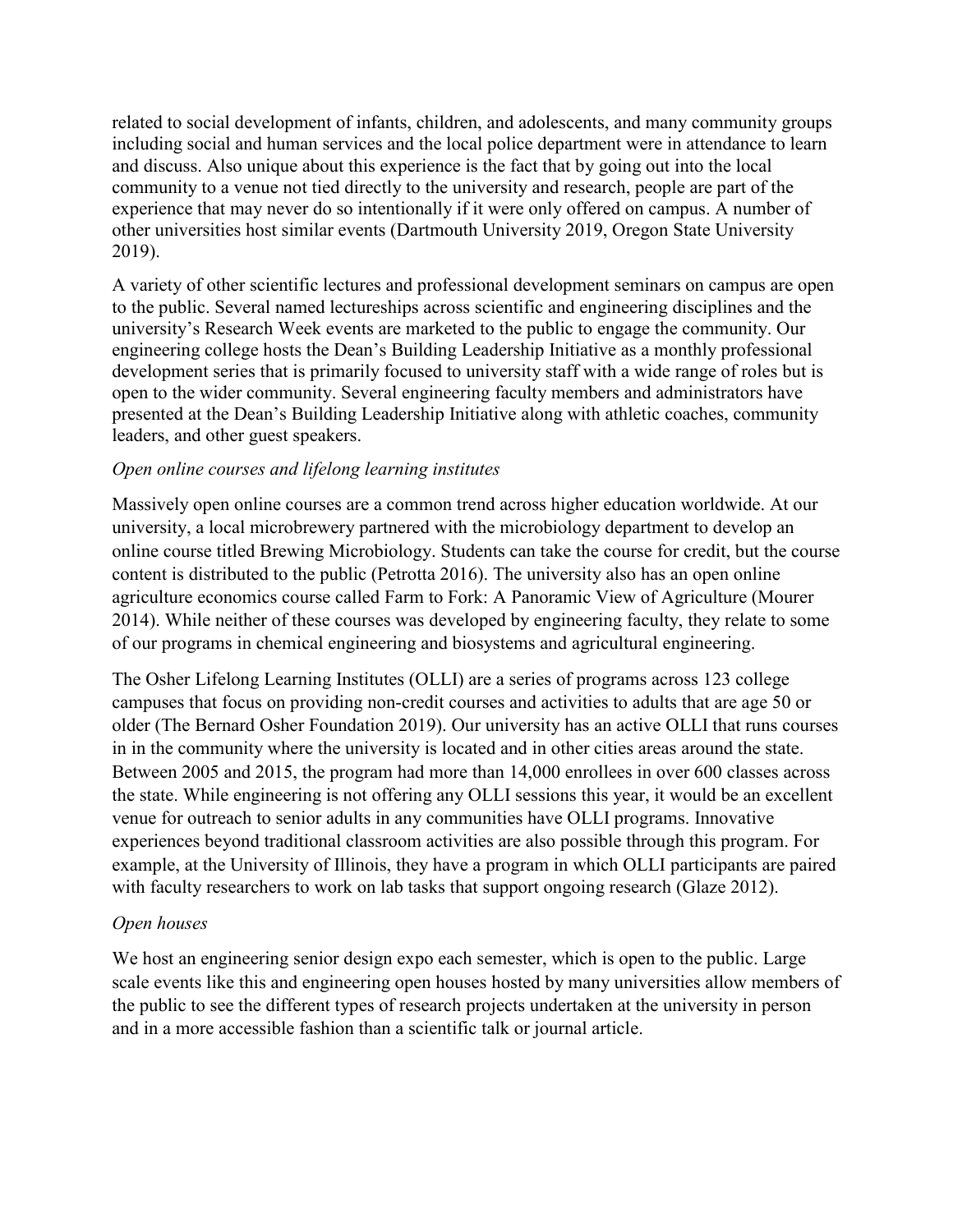#### *Engineering extension*

Many public universities, especially those founded under the Morrill Land-Grant College Act, have extensive efforts devoted to agricultural and engineering extension services. The engineering extension program offerings vary from university to university based on their local strengths and needs of the citizens of their states. Our engineering extension activities include workforce training and professional development programs for fire service, hazardous materials, emergency response, and construction management personnel; environmental compliance training; and centers that cater to local government technology and new product development and that serve the university community and statewide and regionals residents, businesses, and agencies. Other engineering extension programs targeted to adults may focus on pollution prevention, air and water quality, waste management, continuing education programs for a variety of engineering and technology professionals, technical assistance, and economic development. Additionally, outreach courses for adults have been developed on topics such as how to use technology (Luchini-Colbry and Colbry 2013).

### *Summary*

In this paper we have described a variety of examples of university-led engineering outreach activities designed to engage adults in the public or to interact directly with senior adults. There are many opportunities for universities to grow in the number of programs that they offer that provide outreach to adults in their communities and regions with several benefits for the university and the participants described in this paper. Additionally, the experiences of designing or leading such activities help faculty, administrators, staff, and students to improve communication skills to general audiences, to engage with the beneficiaries or consumers of the products of the research and educational endeavors they conduct, and to make connections that may lead to new perspectives or opportunities.

### *References*

Bibel, B. (2018). "Why Science Education for Seniors is a Boon for Them - and for Everyone Else." Massive Science Retrieved 5/24/2019, from [https://massivesci.com/articles/senior](https://massivesci.com/articles/senior-citizen-science/)[citizen-science/.](https://massivesci.com/articles/senior-citizen-science/)

Congressional Research Service. (2019). "Membership of the 116th Congress: A Profile." Retrieved 5/24/2019, from [https://fas.org/sgp/crs/misc/R45583.pdf.](https://fas.org/sgp/crs/misc/R45583.pdf)

Dartmouth University. (2019). "Science Pub." Retrieved 6/4/2019, from [https://academic](https://academic-outreach.dartmouth.edu/programs/science-pub)[outreach.dartmouth.edu/programs/science-pub.](https://academic-outreach.dartmouth.edu/programs/science-pub)

Glaze, C. (2012). "OLLI Offers Mature Adults Learning and Research Opportunities." from [https://www.istem.illinois.edu/news/olli.html.](https://www.istem.illinois.edu/news/olli.html)

Luchini-Colbry, K. and D. Colbry (2013). "Gadget Avalanche: A Technology Literacy Course for Novice Adults." Proceedings of the ASEE Annual Conference.

Mourer, M. (2014). "OSU offers in-depth view of agriculture through 'Farm to Fork' Massive Open Online Course." Retrieved 5/22/2019, from [http://casnr.okstate.edu/news/oklahoma-state](http://casnr.okstate.edu/news/oklahoma-state-university-expands-education-reach-through-massive-open-online-course)[university-expands-education-reach-through-massive-open-online-course.](http://casnr.okstate.edu/news/oklahoma-state-university-expands-education-reach-through-massive-open-online-course)

Oregon State University. (2019). "Science Pubs." Retrieved 6/4/2019, from [https://osucascades.edu/about/science-pubs.](https://osucascades.edu/about/science-pubs)